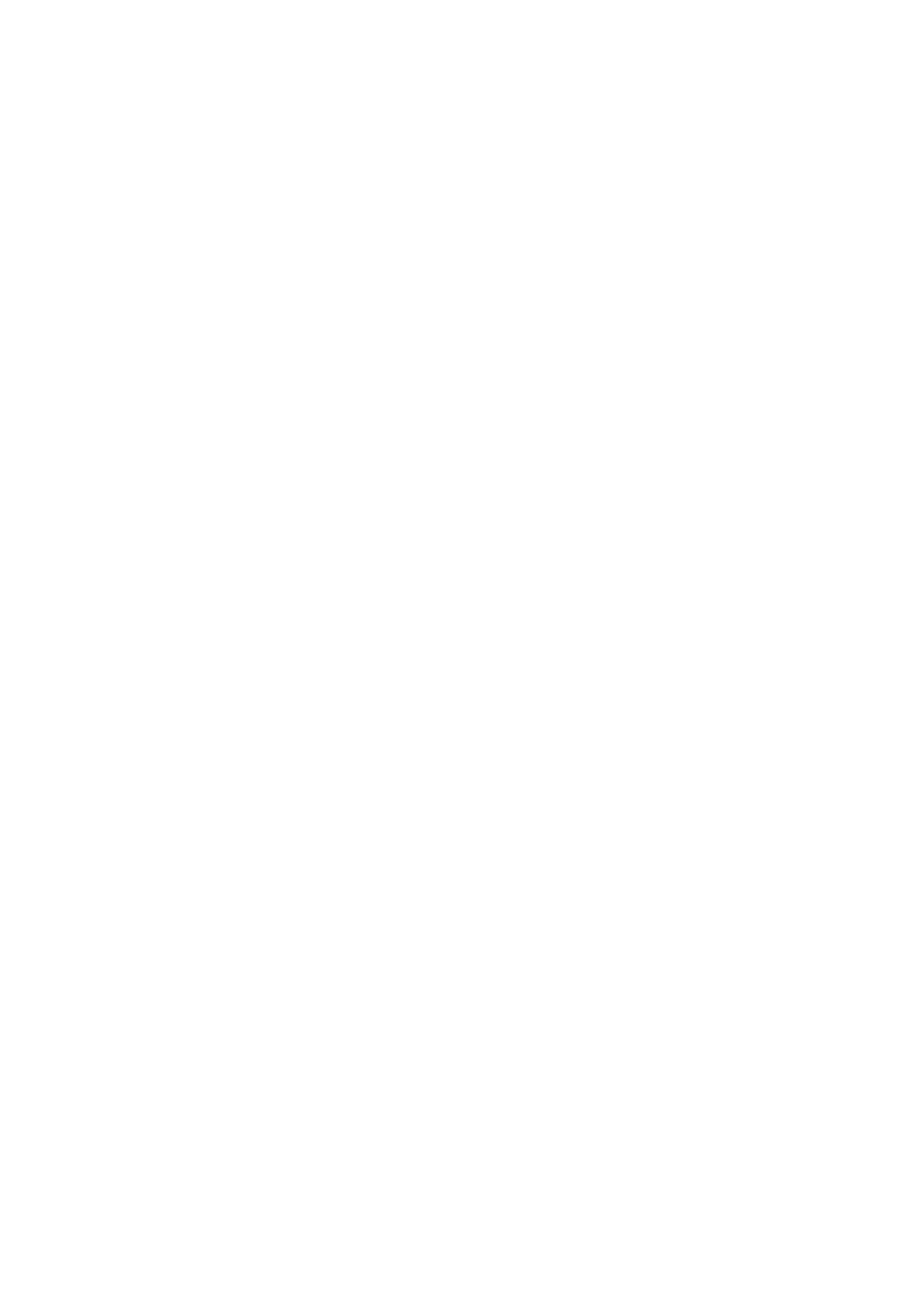#### **In the case of Balakin v. Russia,**

The European Court of Human Rights (First Section), sitting as a Chamber composed of:

Isabelle Berro-Lefèvre, *President,* Mirjana Lazarova Trajkovska, Julia Laffranque, Linos-Alexandre Sicilianos, Erik Møse, Ksenija Turković, Dmitry Dedov, *judges,*

and Søren Nielsen, *Section Registrar,*

Having deliberated in private on 11 June 2013,

Delivers the following judgment, which was adopted on that date:

### **PROCEDURE**

1. The case originated in an application (no. 21788/06) against the Russian Federation lodged with the Court under Article 34 of the Convention for the Protection of Human Rights and Fundamental Freedoms ("the Convention") by a Russian national, Mr Sergey Vyacheslavovich Balakin ("the applicant"), on 3 April 2006.

2. The applicant was represented by Ms Zh. Dmitrovskaya, a lawyer practising in Orel. The Russian Government ("the Government") were represented by Mr G. Matyushkin, Representative of the Russian Federation at the European Court of Human Rights.

3. The applicant alleged, in particular, that by refusing to examine his complaint concerning the provision of additional social housing to his family the courts had deprived him of his "right to a court" under Article 6 of the Convention.

4. On 15 October 2010 the application was communicated to the Government. It was also decided to rule on the admissibility and merits of the application at the same time (Article 29  $\S$  1).

### THE FACTS

### I. THE CIRCUMSTANCES OF THE CASE

5. The facts of the case, as submitted by the parties, may be summarised as follows.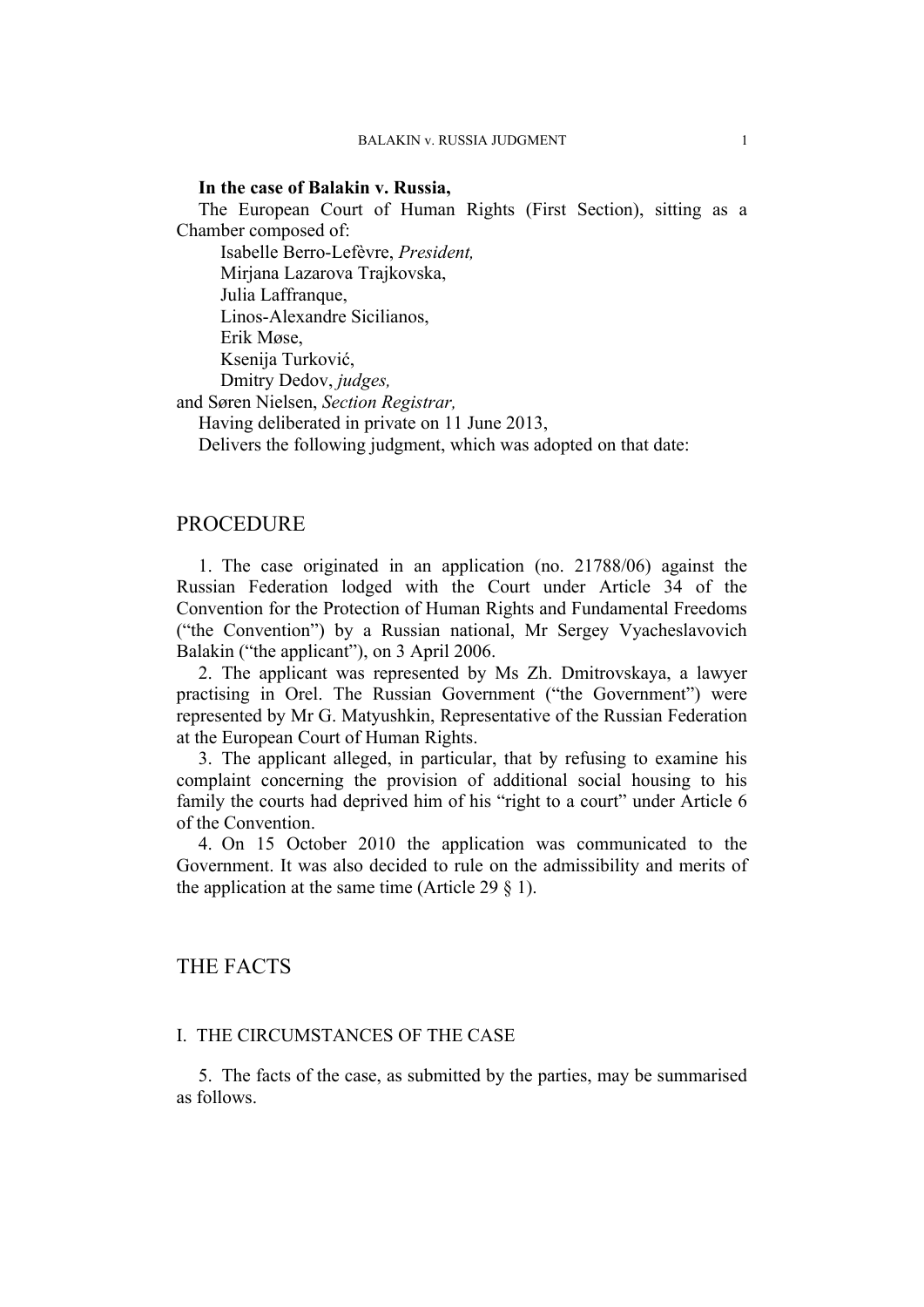6. The applicant works in a municipal school in Orel; his wife is a librarian. They own a two-room apartment measuring 27.9 square metres, which they share with their two children, a daughter and a son. Their daughter is handicapped – she suffers from severe diabetes.

7. In 1988 the applicant's family was put on the "general" waiting list for residents of Orel who have sub-standard housing and who are therefore entitled to more spacious social housing (otherwise called "the list for those in need of better housing"). From 1997 onwards the applicant filed numerous requests with the local authorities of Orel seeking better housing for his family, which, in his view, they were entitled to on the ground of his daughter's illness. In 1999 the applicant's family was put on the local authorities' "first priority" list of persons needing improved living conditions, on account of his daughter's illness.

8. In July 2004 the applicant was received by the Governor of the Orel Region and then met with the head of the Housing Authority of the Orel municipality. According to the applicant, the head of the Housing Authority promised him a new three-room flat in the town centre. However, a month later the Housing Authority offered the applicant's family an old three-room flat in a suburb. The applicant was not satisfied with that offer, referring to the poor transport connections and the remoteness of the place.

9. On 5 December 2005 the applicant lodged a complaint with the Sovetskiy District Court of Orel ("the District Court") about inaction on the part of the local authorities and their failure to provide him with better social housing. He asked the court to order the local authorities to grant him a three-room apartment in exchange for his two-room apartment, and to pay him compensation for the non-pecuniary damage caused to him by their inaction. The relevant part of the applicant's statement of claim read as follows:

"Under Decree No. 330 of the USSR Ministry of Health ... of 1983, diabetes was included in the list of illnesses which conferred a "first priority" (*pervoocherednoy*) right to the provision of additional room [to the families concerned]. In addition, under Decree No. 901 of the Russian Government of 27 July 1996, "... families with disabled children [who have been previously put on the "general" waiting list for families in need of better housing] shall be put on a separate list for the provision of "first priority" housing.

Additional room ... is to be provided to the disabled persons in accordance with the list of illnesses established by the Government.

In allocating the housing to families with disabled children ... [the competent authority] has to take into account the needs of an individual treatment program for the disabled person, his medical condition, and the distance to the [relevant] medical centre, the homes of his relatives, etc."

10. The applicant further indicated that he had been waiting for new housing for nine years. The authorities had repeatedly promised to provide him with a three-room apartment but had not done so. He added that the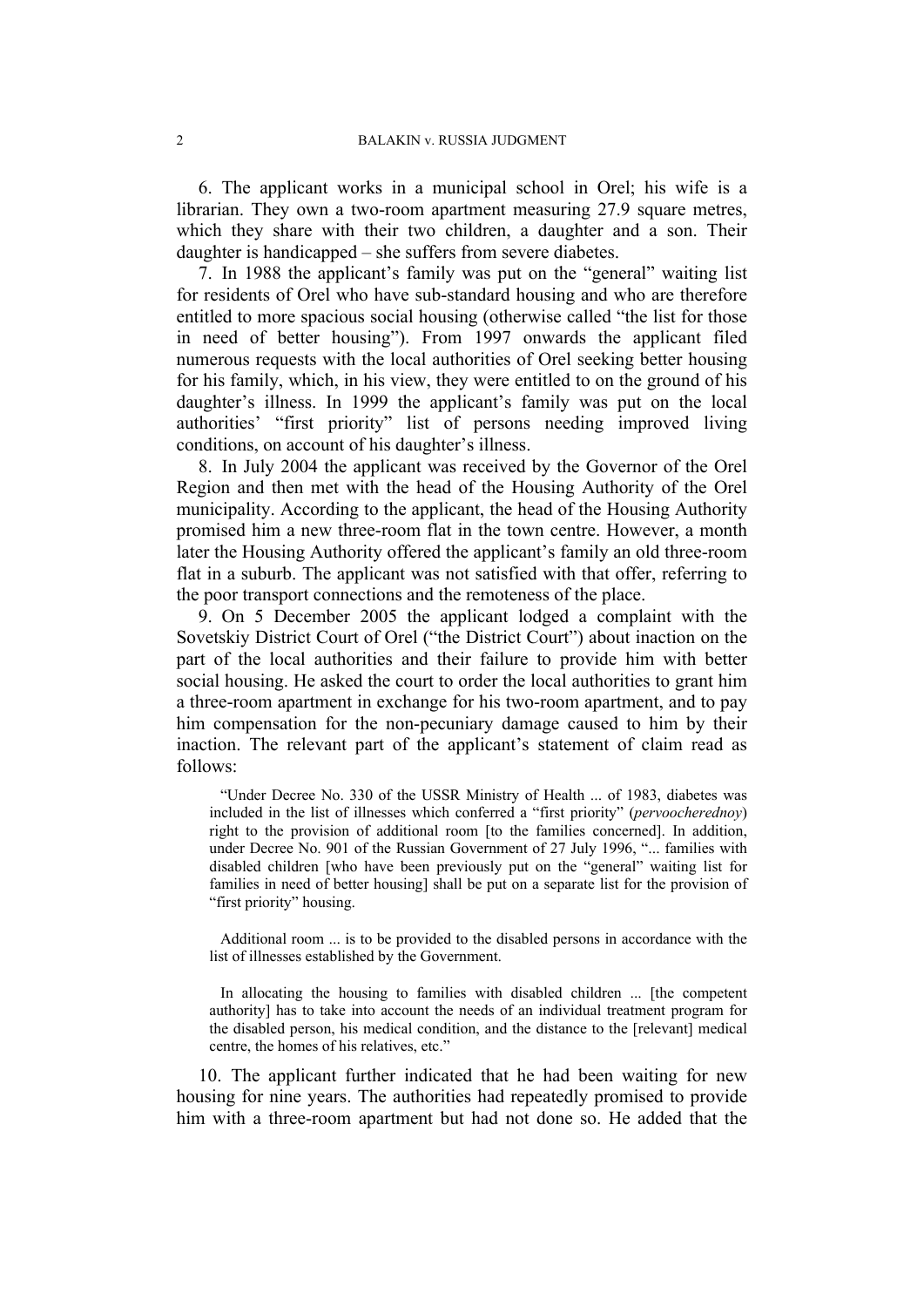conditions his family had to live in (four persons living in a two-room apartment) were having a negative effect on the health of his handicapped daughter. The applicant described his correspondence and personal meetings with the representatives of the administration of the Orel Region and the town administration concerning the improvement of his living conditions. He acknowledged that in August 2004 his family had been offered a three-room flat, but he had had to decline that offer because the flat had been old and had been located too far from the polyclinic, a pharmacy, relatives, and so on. The statement of claim contained lengthy citations from the 1959 UN Declaration of the Rights of the Child, from the Russian Constitution of 1993, and from the European Convention on Human Rights. In the closing part of his statement of claim the applicant asked the court to order the town administration "to allocate [them] a threeroom flat with the right of privatisation, free of charge, pursuant to Governmental Decree No. 901 ..., in exchange for their two-room flat ...". He also sought payment of compensation for non-pecuniary damage caused by the prolonged inaction of the authorities.

11. On 8 December 2005 the District Court invited the applicant to reformulate his claim by a fixed a time-limit. On an unspecified date the applicant re-formulated his claim against the local authorities and asked the court to acknowledge his right to additional housing, and to impose an obligation on the local authorities to provide him with a three-room apartment in a particular area of town.

12. On 9 February 2006 the District Court held a preliminary hearing. Its decision of the same date states that, at that hearing:

"... the plaintiff and his representative confirmed that they had been seeking to obtain housing in essence 'out of turn', and that the law did not set time-limits for the allocation of housing to families with disabled children; that their claim was based on the prolonged (more than 9 years) failure of the Town Administration to provide them with housing, on the worsening of the health of their child, and on the repeated promises of the Town Administration to provide them with a three-room flat."

13. Having heard the applicant, the District Court concluded that it did not have jurisdiction to examine his case and discontinued the proceedings. It held, in particular, as follows:

"Under Article 134 point 1 of the Code of Civil Procedure, the judge must refuse to examine a claim if it does not fall to be examined pursuant to the rules of civil procedure because it is to be examined and determined within a different judicial procedure.

The court [refused to examine the applicant's claim] for the following reasons.

Pursuant to Ruling No. 2 of the Plenary Session of the Supreme Court of the USSR of 3 April 1987, as amended ..., the courts had jurisdiction to examine ... housing disputes between landlords and tenants in State-owned houses ..., and other housing disputes relating to ... eviction ..., the provision of housing on grounds provided by the civil law (as a result of the demolition or substantial renovation of a house, transfer of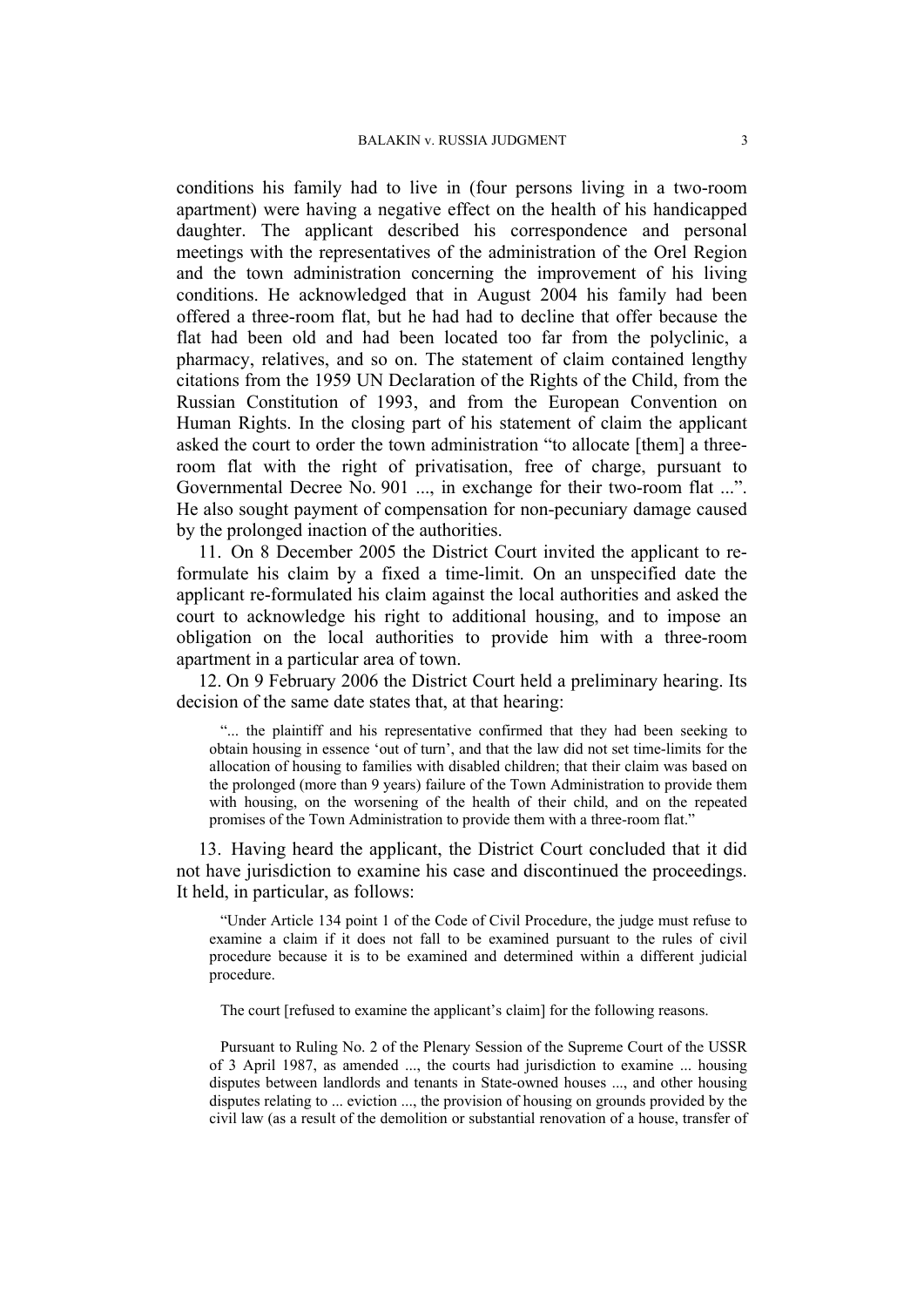housing to the category of non-residential premises, etc.), [disputes related to] orders concerning allocation of housing by joint decision of the administration ... of a public association and a trade union committee, with subsequent notification of the executive committee [of the local administration] (under Article 24 of the USSR Basic Legislation on Housing ...), and in the case of a refusal of the executive committee to deliver an order of allocation of housing.

The courts are also competent to examine cases concerning the provision of housing at the request of persons who under the housing legislation ... have the right to obtain housing "extraordinarily", including those who have the right to obtain housing within a particular time-limit, if that time-limit has not been respected. The courts cannot examine claims which fall within the competence of other bodies, [namely disputes] concerning provision of housing for those in need of better living conditions, or concerning provision of smaller housing ... .

It has been established that the plaintiff had been put on the "general" waiting list [created by the municipal authorities] for those in need of better housing ... and on the "first priority" list on the ground that he had a disabled child. Simultaneously, the plaintiff had been put on a waiting list [created] by his employer - the Department of Culture, and he was the first on the list.

Governmental Decree No. 901 of 1996 ... provides that families with disabled children ... which are ... in need of better housing are to be put on separate waiting lists for "first-priority" allocation of housing ... .

The law "On the social protection of disabled persons in the Russian Federation" does not fix time-limits for granting housing to ... families with disabled children.

It follows that [the applicant's] claim is not within the competence of this court."

14. The applicant appealed against the decision.

15. On 15 March 2006 the Orel Regional Court upheld the decision of 9 February 2006. The court found that, according to the relevant Articles of the Code of Civil Procedure and the Housing Code, the courts did not have jurisdiction to examine disputes concerning the granting of social housing and that other State bodies had competence in respect of that issue. It emphasised that the courts could examine cases brought by persons entitled to the "extraordinary" provision of social housing, including those who had not received housing within the time-limit established by law. However, (a) the applicant was only entitled to receive housing in accordance with the "first priority list", and (b) the Law "On the Social Protection of Handicapped Persons in the Russian Federation" did not establish any timelimit for providing families with handicapped children with housing.

16. The applicant's supervisory review complaints proved unsuccessful. In those complaints the applicant confirmed that he had been put on the "general" and "first priority" waiting lists.

17. On 12 January 2007 the local authorities suggested to the applicant that he submit an application for receiving social housing aid in the form of a financial grant. It appears that the applicant did not do so.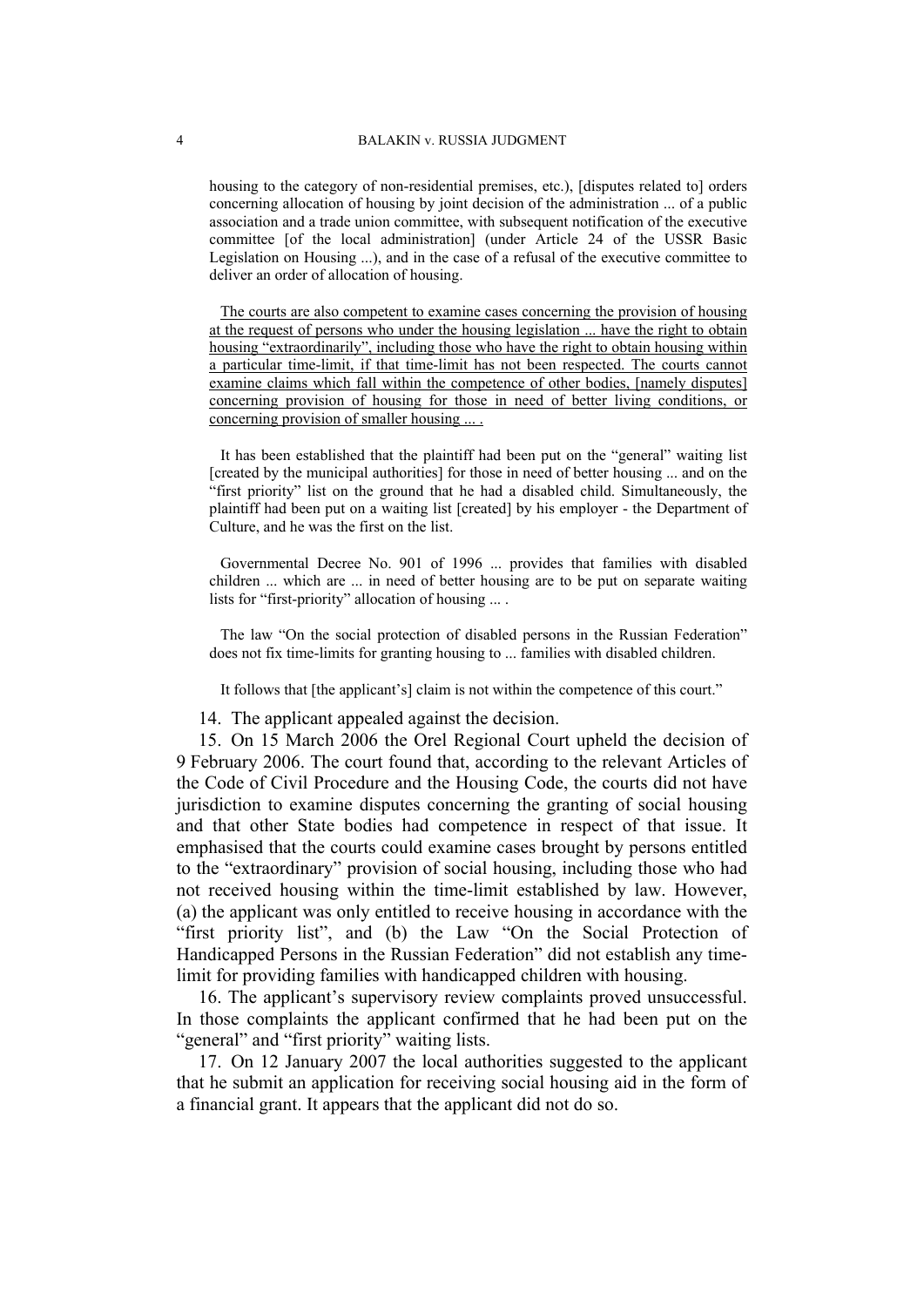### II. RELEVANT DOMESTIC LAW

#### **A. Social housing regulations**

19. The "old" Soviet Housing Code of 1983 (in force until 29 December 2004) proclaimed in Article 1 the right of the citizens to housing, which was realised, *inter alia*, through "just distribution of public housing" and "provision of suitable dwellings as the public building programs advance". Article 28 provided: "citizens in need of better housing have the right to be allocated State-owned housing for their use ... under the conditions provided by the legislation ...". Articles 29-35 of the old Code defined the criteria and modalities for inclusion on the "general waiting list" for those in need of better housing. Article 36 provided for a special "first priority" waiting list for certain categories of the population. Article 37 defined situations in which persons were entitled to "extraordinary" (in other words, immediate) provision of housing.

20. On 28 March 1983 the Ministry of Public Health of the USSR adopted Decree no. 330, which established a list of illnesses that entitled persons suffering from them to be put on a "first priority" waiting list for the allocation of social housing. Amongst other illnesses, it mentioned "type 1 diabetes, moderate or severe form".

<span id="page-6-0"></span>21. Government Decree no. 901 of 27 July 1996 "On the granting of privileges to handicapped persons and families with handicapped children in respect of the receipt of housing and payment for housing and utilities" adopted rules which provided for the placement of families with handicapped children and in need of better housing on separate "first priority" lists for receiving a larger social housing (Section 5 of those rules). Such "first priority waiting lists" also established the priority order in which housing was to be allocated once available. No time-limit for providing persons on the "first priority waiting list" with housing was stipulated; however, it conferred an advantage on those on the "first priority" list vis-àvis those on the "general" list.

22. Under the Russian Housing Code of 29 December 2004, which entered into force on 1 March 2005, certain persons were entitled to claim social housing from local authorities provided that they satisfied the conditions established by law (Article 51). Such persons were eligible to be placed on a local authority waiting list in order to obtain social housing (Article 57 § 1). The "general" waiting list established the priority order in which housing was to be allocated once available. Again, being on such a waiting list did not entitle the persons concerned to obtain new housing from the State under any specific conditions or within a specific time-frame;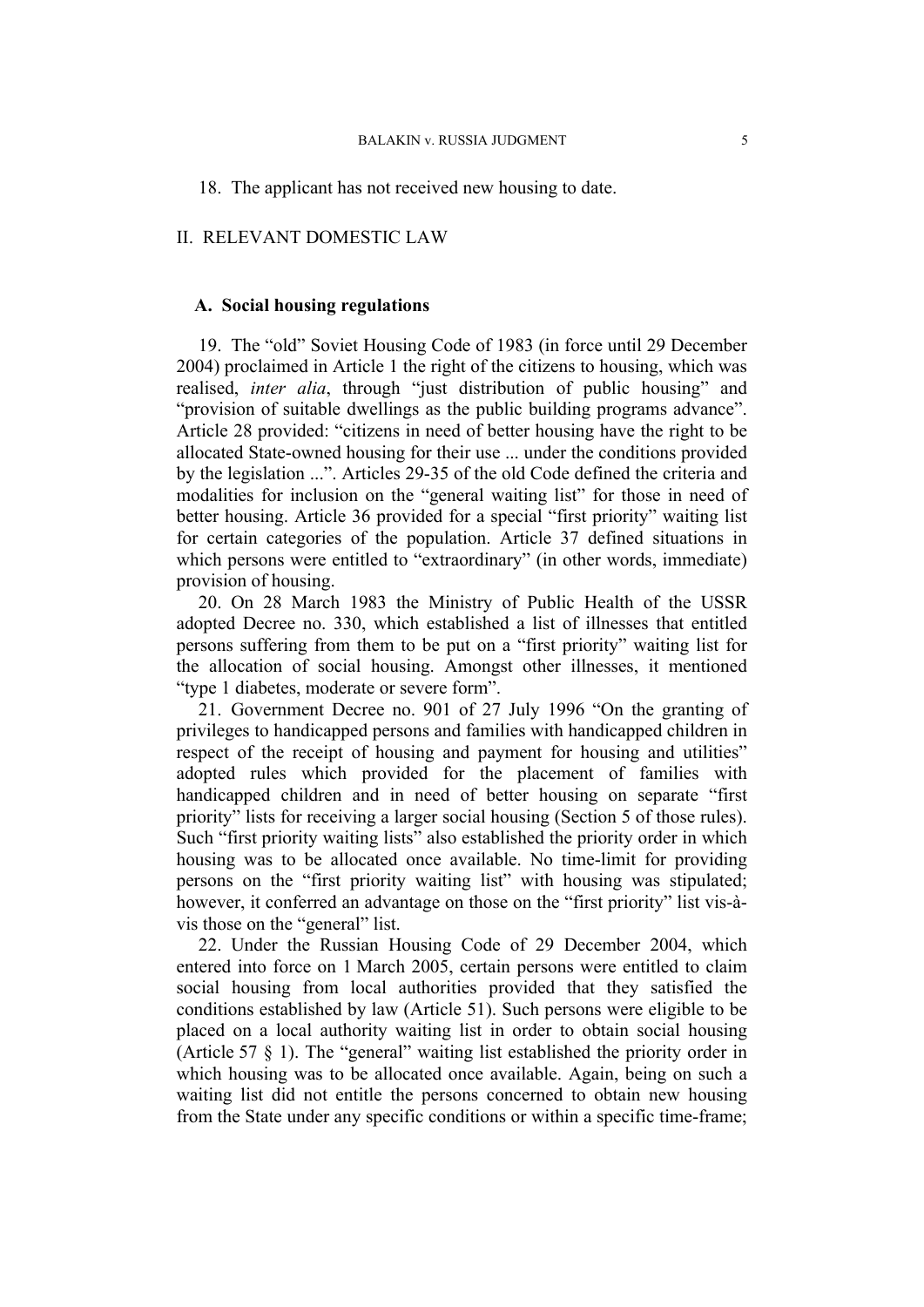it only guaranteed that the housing would be allocated in a certain order when it became available.

23. The new Housing Code did not provide for "first priority" waiting lists anymore. However, under the Enactment Law of 29 December 2004, No. 189-FZ, the "first priority" waiting lists created before the entry into force of the new Code remained in force (Section 6 point 2, as interpreted by Ruling No. *1549-O-P* of the Constitutional Court of 1 December 2009).

24. Finally, certain categories of person, such as persons whose dwelling has become unfit for living, orphans and persons of similar status, and persons suffering from a severe chronic illness which makes it impossible for others to live with them in the same dwelling, are entitled to have their claim for social housing treated as "extraordinary" (Article 57 § 2 in conjunction with Article 51 § 1 (4) of the Housing Code). A list of the severe chronic illnesses concerned was established by Government Decree no. 378 on 16 June 2006; it does not include diabetes.

25. As interpreted by the Russian Supreme Court, the designation of a claim as "extraordinary" means that housing must be provided immediately (supervisory review decisions nos. 85-В08-3 of 30 September 2008, 85-В10-7 of 8 February 2011, and 85-В11-2 of 3 May 2011), and, it would seem, ahead of the provision of housing to those on all other types of waiting list.

#### **B. Access to court in social housing disputes**

26. The Housing Code provides that a court must secure housing rights in accordance with the jurisdiction rules established by the relevant procedural law (Article 11 § 1). Housing rights can also be protected by resorting to various executive bodies. A decision taken by an executive body can be challenged in court (Article 11 § 2). Housing rights can be protected by, *inter alia*, the acknowledgement of a right, modification of the scope of a right or obligation, and in other ways envisaged by the Code or by federal laws (Article 11  $\S 3$  (1), (5) and (6)).

27. The Code of Civil Procedure of 14 November 2002, which entered into force on 1 February 2003, provides for a court to refuse to deal with a claim if it cannot be examined in the course of civil proceedings because it falls to be examined in other court proceedings (Article 134  $\S$  1 (1)). A refusal to deal with a claim prevents the claimant's subsequent recourse to a court with a claim against the same respondent, concerning the same subject and based on the same grounds (Article 134 § 3). The court discontinues the proceedings if the case cannot be examined in the course of civil proceedings on the grounds envisaged by Article 134 § 1 (1) (Article 220).

28. Ruling of the Plenary Session of the Supreme Court of the USSR no. 2 of 3 April 1987 "On the practice of the courts in applying housing legislation" (amended on 30 November 1990) provides, *inter alia*, that the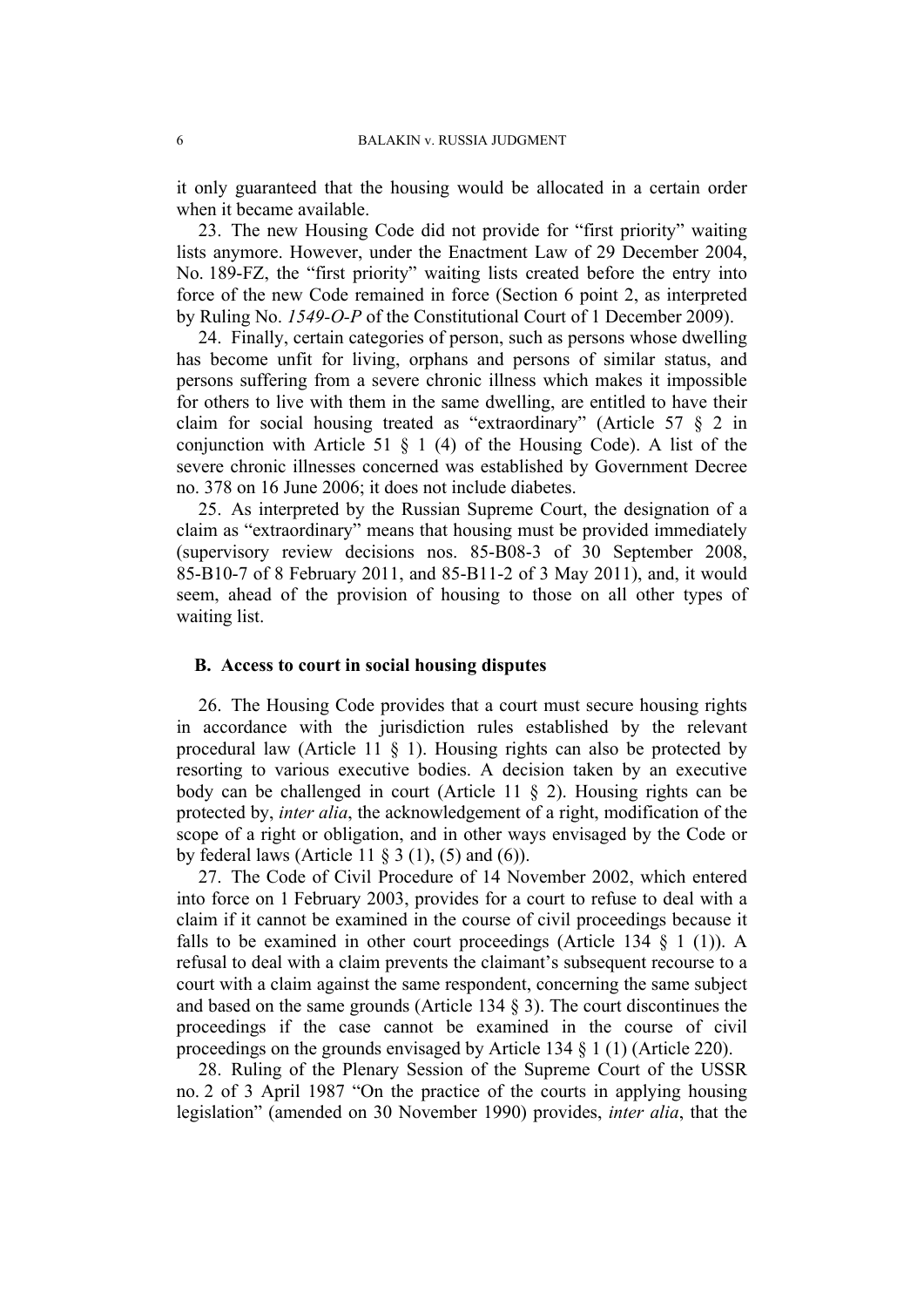courts have jurisdiction over disputes brought by persons who have a claim to receive housing in "extraordinary" way under the relevant laws, including persons who have not been provided with housing within the time-limit established by the relevant law. The courts have no jurisdiction to examine requests which fall within the competence of other bodies: for example, concerning the granting of housing to persons in need of better living conditions, or concerning the granting of housing of a smaller size (Section 1).

29. Ruling of the Plenary Session of the Supreme Court of Russia no. 14 of 2 July 2009 "On certain issues arising in the judicial practice of the application of the Housing Code of the Russian Federation" states that housing disputes, including those concerning the recognition of rights in respect of housing, are to be examined by a district court at first instance (Section 3).

30. Article 46 of the Constitution guarantees to everybody judicial protection of his rights and freedoms. In particular, point 2 of that Article provides that "[d]ecisions and actions (inaction) of the State and municipal authorities ... can be challenged in the courts".

31. The Code of Civil Proceedings of 2003 provides for two main types of judicial proceedings: examination of claims (Articles 131-244.9 of the Code) and judicial review of administrative actions (Articles 245-261.4 of the Code). In particular, Articles 254-258 (Chapter 25) of the Code concern "the challenging of decisions and actions (inaction) of the State and municipal authorities ...". Under Articles 254 and 255 a person can challenge in court inaction on the part of a State or municipal body or official if that inaction breaches the rights or freedoms of the plaintiff, or creates an obstacle to the realisation of his rights and freedoms.

## THE LAW

#### I. ALLEGED VIOLATION OF ARTICLE 13 OF THE CONVENTION

32. The applicant complained that he had had no effective remedy for complaining about the authorities' failure to provide his family with better social housing. In this connection, he invoked Article 13 of the Convention, which reads as follows:

"Everyone whose rights and freedoms as set forth in [the] Convention are violated shall have an effective remedy before a national authority notwithstanding that the violation has been committed by persons acting in an official capacity."

33. The Court observes that Article 13 of the Convention guarantees the availability at national level of a remedy to enforce the substance of the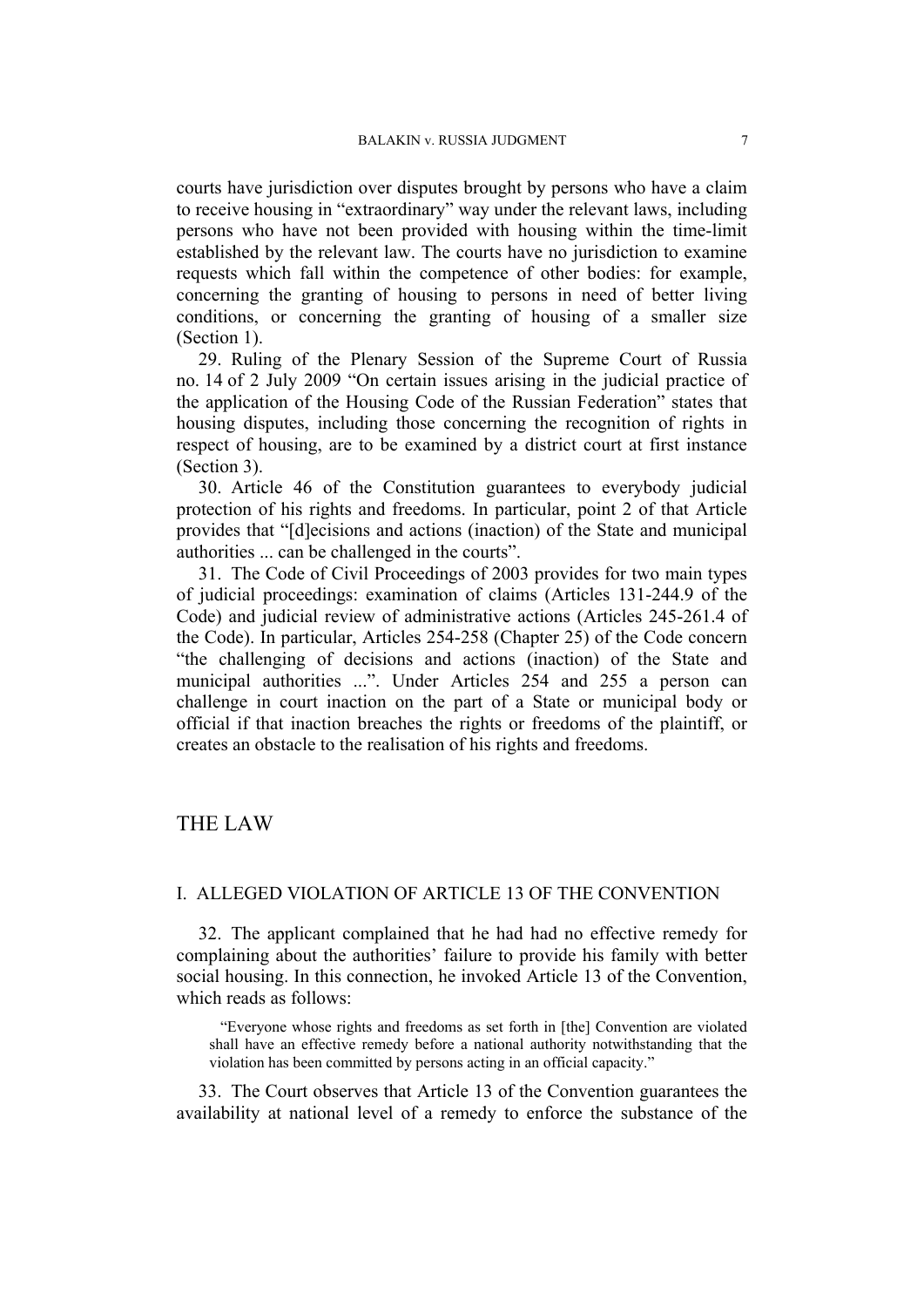Convention rights and freedoms in whatever form they might happen to be secured in the domestic legal order, where there is an "arguable claim" of a violation of a substantive Convention provision (see *Boyle and Rice v. the United Kingdom*, 27 April 1988, §§ 52-54, Series A no. 131). The right the applicant tried to assert in the domestic proceedings concerned the provision of social housing to persons in need of improved living conditions. Even though "there is no watertight division separating the sphere of social and economic rights from the field covered by the Convention (*Sidabras and Džiautas v. Lithuania*, nos. 55480/00 and 59330/00, § 47, ECHR 2004-VIII; see also *Airey v. Ireland*, 9 October 1979, § 26, Series A no. 32), the Court considers that the right invoked by the applicant in the case at hand clearly belongs to the realm of socioeconomic rights, which is not covered by the Convention. Accordingly, his complaint under Article 13 that he had no effective remedies in relation to his claim for larger social housing is incompatible *ratione materiae* with the provisions of the Convention within the meaning of Article 35 § 3 and must be rejected in accordance with Article 35 § 4.

#### II. ALLEGED VIOLATION OF ARTICLE 6 OF THE CONVENTION

34. The applicant further complained that he had not had access to a court in his housing dispute, in breach of Article 6 § 1 of the Convention, which provides, in so far as relevant, as follows:

"In the determination of his civil rights and obligations ..., everyone is entitled to a fair ... hearing ... by [a] ... tribunal ..."

35. The Government submitted that, at the material time, the applicant's claim had been excluded from judicial review under the domestic legislation. They further submitted that the domestic courts had applied that legislation correctly and that the legislation itself fully complied with the "quality of law" standard required under the Convention.

36. The Government further argued that the applicant had not had an "extraordinary" claim to new housing and that there had been no time-limit for providing him with housing with reference to him being on a "priority" list. Having established that point at the preliminary hearing, the Sovetskiy District Court of Orel had refused to examine the applicant's claim and discontinued the proceedings in his case.

37. The applicant disagreed with the Government, insisting that under the legislation in force at the material time he had had a right to have his housing claim examined by the courts. The question whether his claim to housing was "extraordinary" or not should have been determined by the domestic courts only after an examination of his action on the merits and not at a preliminary hearing. The applicant also submitted a number of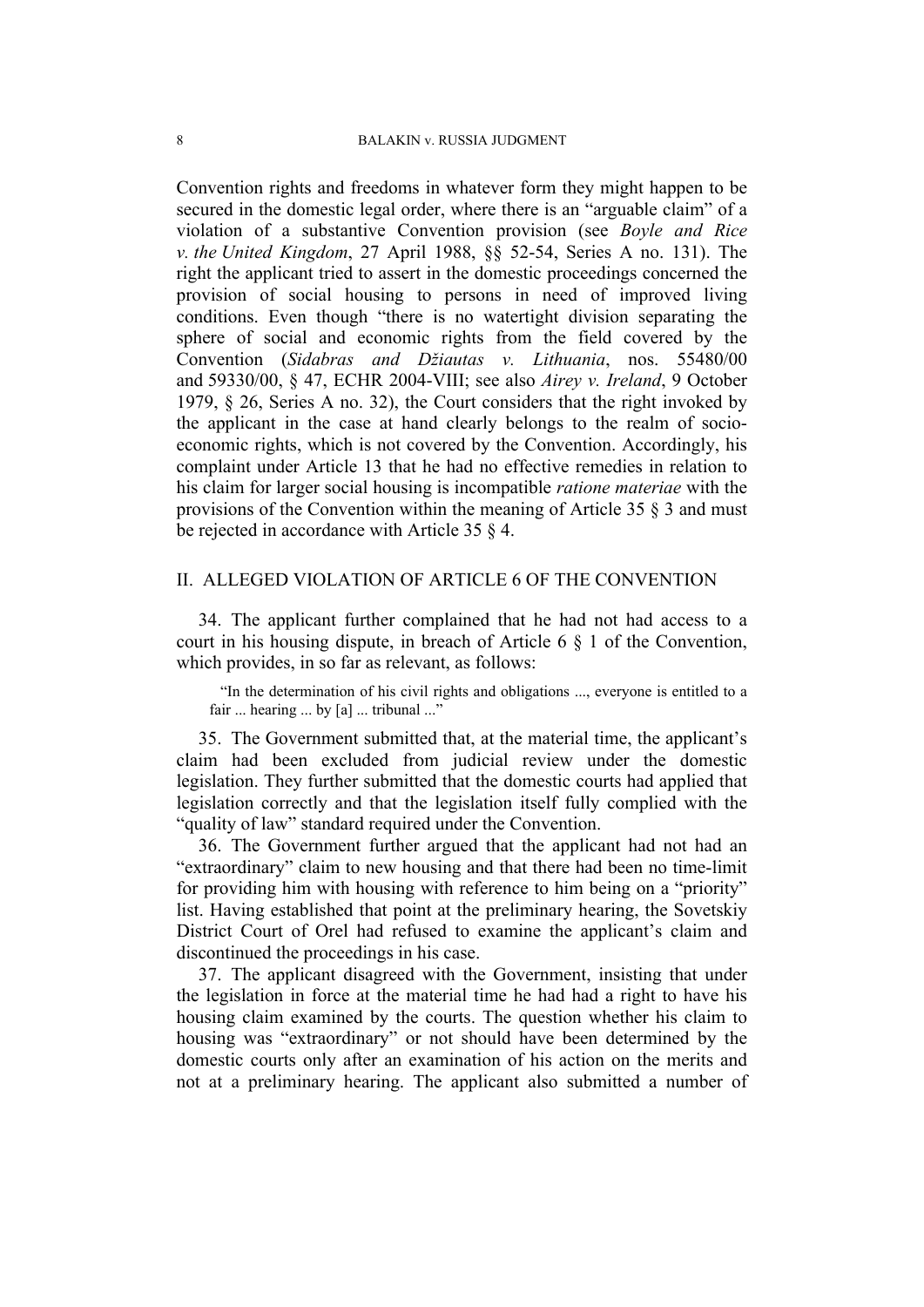articles published by the local newspapers in 2008 describing corrupt practices in the distribution of social housing in Orel.

#### **A. Admissibility**

38. The Court notes that in the circumstances the question of the applicability of Article 6 of the Convention is closely linked to the merits of the applicant's claim. Furthermore, the application is not manifestly ill-founded within the meaning of Article 35  $\S$  3 (a) of the Convention or inadmissible on any other grounds. It must therefore be declared admissible.

#### **B. Merits**

#### *1. General principles*

39. The Court refers to its well-established case-law to the effect that the applicability of the civil limb of Article 6 § 1 requires the existence of "a genuine and serious dispute" over a "civil right" which can be said, at least on arguable grounds, to be recognised under domestic law. A claim submitted to a tribunal for determination must be presumed to be genuine and serious unless there are clear indications to the contrary which might warrant the conclusion that the claim is frivolous or vexatious or otherwise lacking in foundation (see, among others, *Benthem v. the Netherlands*, 23 October 1985, § 32, Series A no. 97, and *Rolf Gustafson v. Sweden*, 1 July 1997, § 38, *Reports of Judgments and Decisions* 1997-IV).

40. The Court's traditional approach to determining whether there is a "right" attracting the application of Article 6 is based on the distinction between the substantive content of the right invoked and possible procedural obstacles to obtaining judicial protection thereof (see *Roche v. the United Kingdom* [GC], no. 32555/96, § 119, ECHR 2005-X). Whether a person has an actionable domestic claim may depend not only on the content, properly speaking, of the relevant civil right as defined under national law but also on the existence of procedural bars preventing or limiting the possibilities of bringing potential claims to court. In the latter kind of case Article 6 § 1 may be applicable (see *Petko Petkov v. Bulgaria*, no. 2834/06, § 26, 19 February 2013, with further reference to *Al-Adsani v. the United Kingdom* [GC], no. 35763/97, § 47, ECHR 2001-XI). By implication, where the national law defines the substantive content of the right so that it is not "actionable", Article 6 does not apply.

41. For example, in *Powell and Rayner v. the United Kingdom* (21 February 1990, Series A no. 172) the Court was concerned with the effects of the Civil Aviation Act on persons complaining of noise from aircraft. The Act excluded liability for any action in trespass or nuisance so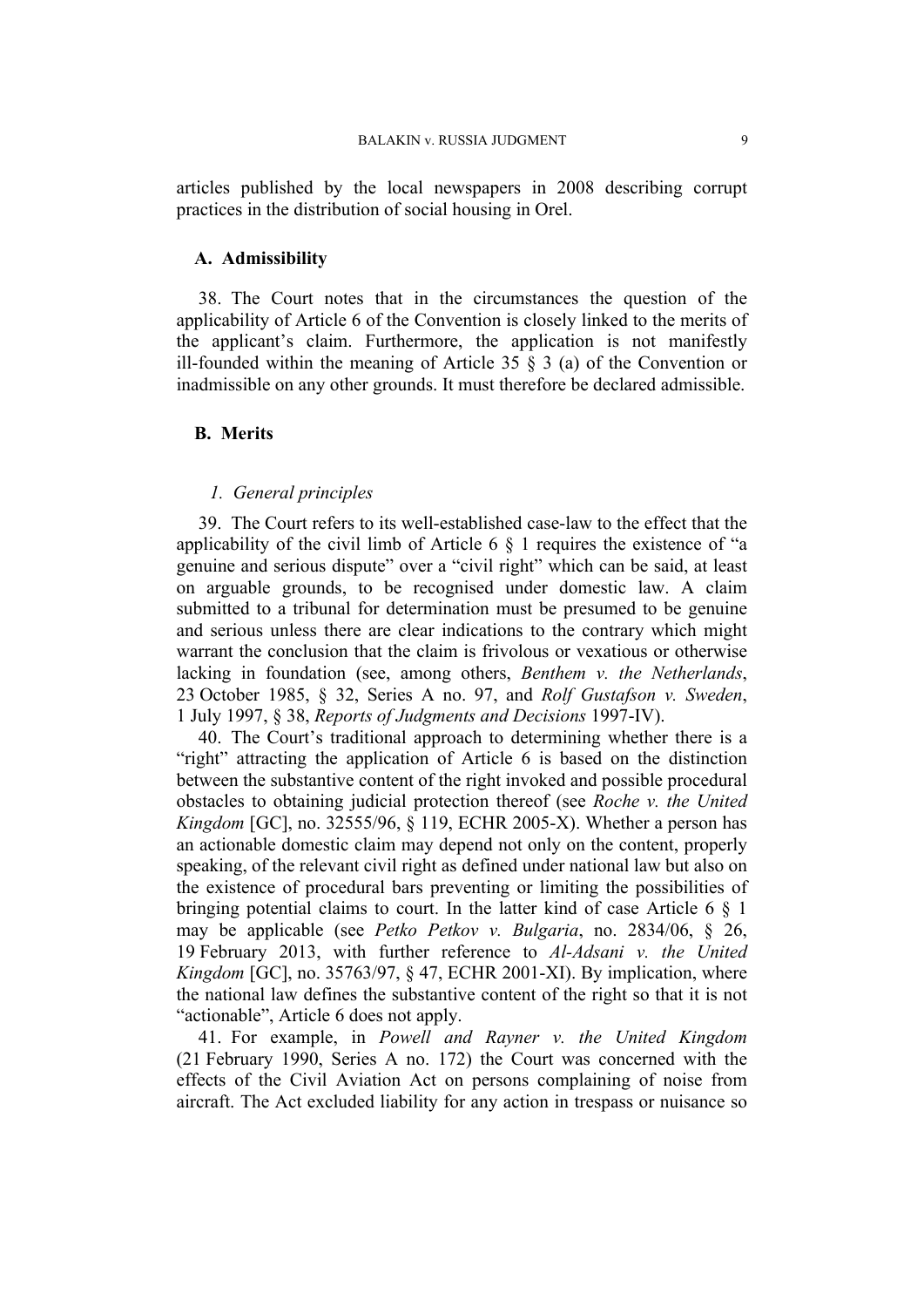long as the height of the aircraft was reasonable having regard to all the circumstances, and its flight was not in breach of the provisions of the Act or any order made under it. In unanimously rejecting the applicants' claim under Article 6 § 1 the Court relied on the fact that the applicants had no substantive right to relief under English law.

42. The dividing line between substantive limitations on a right invoked by a claimant and procedural limitations restricting his access to court is sometimes difficult to trace (see *Fayed v. the United Kingdom*, 21 September 1994, § 65, Series A no. 294-B), but the Court continues to use this test when deciding whether a particular claim engages Article 6. This distinction is consonant with the idea that the Court "may not create by way of interpretation of Article 6  $\S$  1 a substantive civil right which has no legal basis in the State concerned" (*Fogarty v. the United Kingdom* [GC], no. 37112/97, § 25, ECHR 2001-XI (extracts)).

43. The Court further reiterates that it is not its task to take the place of the domestic courts. It is primarily for the national authorities, notably the courts, to resolve problems of interpretation of domestic legislation. The Court's role is confined to ascertaining whether the effects of such an interpretation are compatible with the Convention (see *Société Anonyme Sotiris and Nikos Koutras Attee v. Greece*, no. 39442/98, § 17, ECHR 2000-XII). Thus, it belongs primarily to the national courts to decide whether or not a particular "substantive civil right" invoked by the claimant exists in the domestic legal order and may give rise to an actionable claim.

44. That being said, the Court retains a residual power in this field. The State should not be allowed, without restraint or control by the Court, to remove from the jurisdiction of the courts a whole range of civil claims or confer immunities from civil liability on large groups or categories of persons (see *Fayed*, cited above, § 65).

#### *2. Application to the present case*

45. The Court recalls that in the present case the applicant considered that the domestic authorities were under an obligation to provide his family with better social housing. The applicant tried to enforce that obligation by bringing a claim before a court. However, the domestic courts refused to accept his case for examination. It can be seen from their reasoning that they considered that the obligation in issue was a matter of social policy and did not confer any right on the applicant or the members of his family lending itself to judicial protection. In other words, the Russian courts considered that the applicant's claim was not "actionable" and the applicant did not have a "sustainable cause of action" for the purposes of the initiation of proceedings (see, *mutatis mutandis*, *Z and Others v. the United Kingdom* [GC], no. 29392/95, § 100, ECHR 2001-V).

46. The Court does not dispute that the applicant's living conditions may have been difficult. Furthermore, the fact of being on a waiting list labelled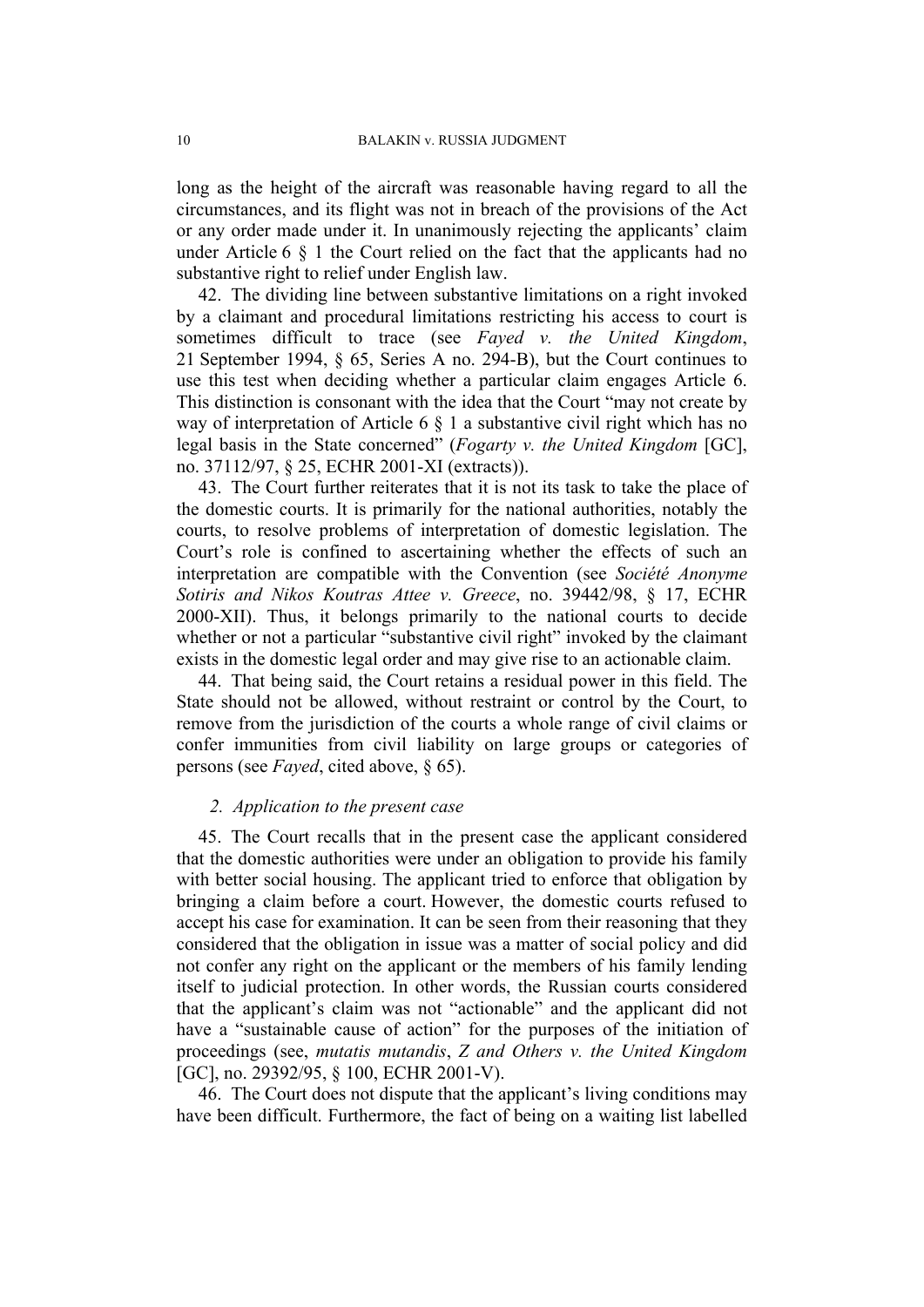"first priority" might have given the applicant to believe that better housing would be provided to his family in the near future. However, it is questionable to what extent the applicant's expectations had a basis in the domestic law, and whether the "right to better housing", as it existed at the material time, gave rise to an "actionable domestic claim".

47. The Russian law at the time recognised that families with disabled children were entitled to better housing (see paragraph [21](#page-6-0) above). However, as can be seen from the domestic courts' decisions, the law did not stipulate any time-limit for the provision of housing to such persons. Nor did it establish any specific obligation on the part of municipalities to build or buy housing for distribution amongst families in need. The fact of being on a waiting list – general or "first priority" - merely "represented an acceptance by the State of its intention to provide new housing when resources become available" (see *Fadeyeva v. Russia*, no. 55723/00, § 62, ECHR 2005-IV). Thus, legally speaking, the fact of being on a waiting list did not confer on the persons concerned any enforceable right and did not place any corresponding binding obligation on the State.

48. Such a right or corresponding obligation may have existed if the applicant had been eligible for the "extraordinary" allocation of social housing pursuant to Article 57  $\S$  2 taken in conjunction with Article 51 § 1 (4) of the new Housing Code (see paragraph 22 above). However, as noted in the court's decision of 9 February 2006, although the applicant sought to receive housing immediately, "out of order", he did not assert that his case fell into one of the categories defined by law as pre-conditions for the "extraordinary" improvement of living conditions at the expense of the municipality. His claim was rather based on the fact that his family, which included a handicapped child, had had to live for many years in a very small apartment despite being on a "first priority" waiting list and despite promises given by the town administration to improve their living conditions (see paragraph 12 above).

49. The Court is not called upon to decide whether the applicant had any substantive entitlement to a larger flat. It is conceivable that the applicant had no such right, or, at least, that this "right" was not enforceable within a specific time-limit. That being said, the question before the Court is not whether the applicant was entitled to a larger flat, but whether the domestic courts had to examine the claim whereby he tried to assert his rights.

50. In *Gryaznov v. Russia* (no. 19673/03, § 81, 12 June 2012) the Court held as follows:

"[If] as a matter of law there was no basis for the claim, the hearing of evidence would have been an expensive and time-consuming process which would not have provided the applicant with any remedy at its conclusion. Such a hearing would have indeed served no purpose in a situation where, as in the present case, no liability for the alleged damage existed under domestic law. It is not for this Court to find that such liability should have been imposed ... in the applicant's case, since this would effectively involve substituting its own views for those of the national courts as to the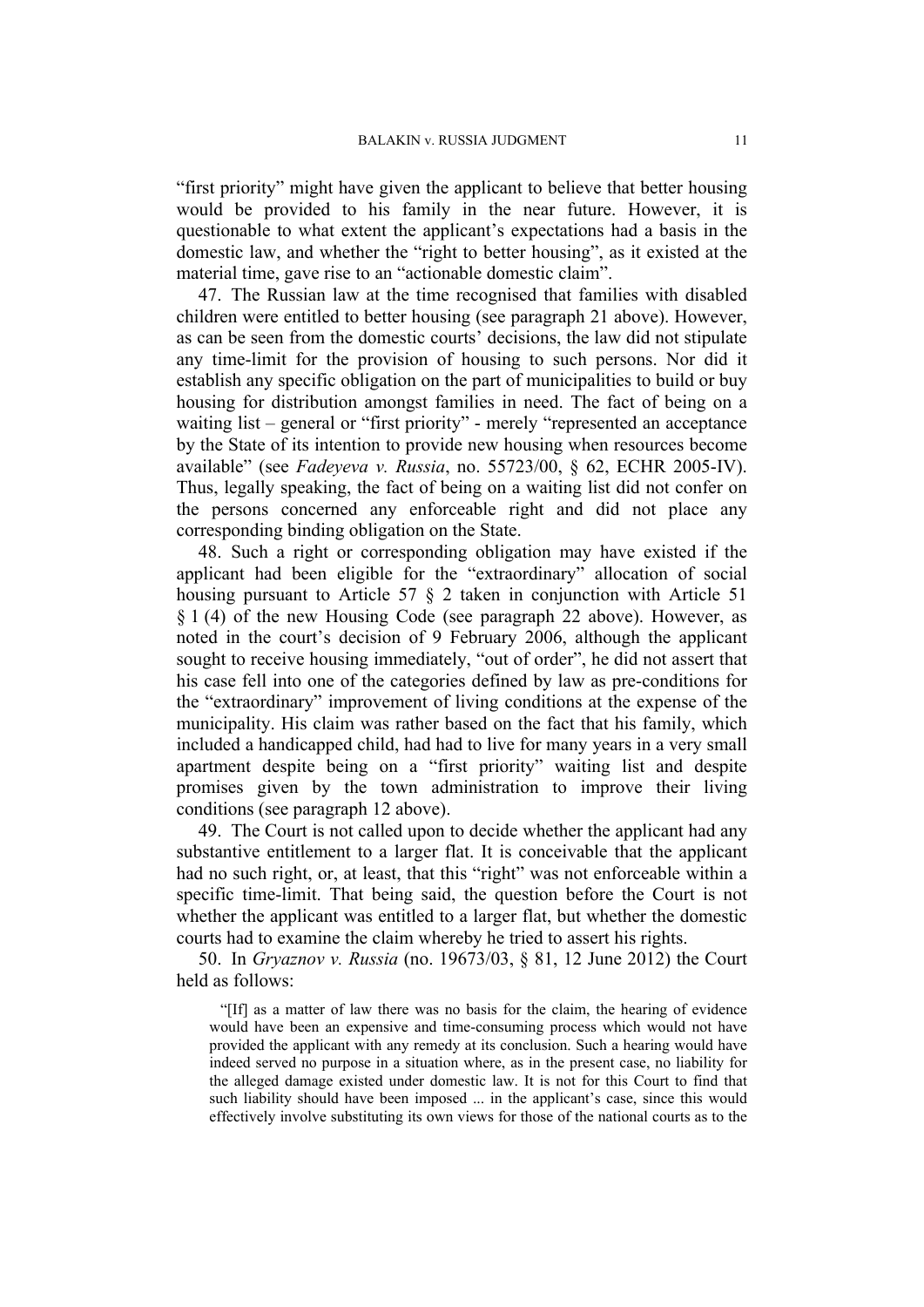proper interpretation and content of domestic law. There is therefore no reason to consider the inadmissibility decision based on the absence of a sustainable cause of action as offending the principle of access to court."

51. A similar reasoning applies in the case at hand. The distinction drawn by the domestic courts between "first priority" waiting lists and the "extraordinary" allocation of social housing appears reasonable. The circumstances of the case provide a sufficiently clear indication that the applicant did not have a "sustainable cause of action" under the domestic law, or, which is essentially the same, a "defendable right" (see, for similar reasoning, *Zhigalev v. Russia*, no. 54891/00, §§ 160-162, 6 July 2006; *Kunkov and Kunkova v. Russia* (dec.), no. 74690/01, 12 October 2006; *Uskova v. Russia* (dec.), no. 20116/02, 24 October 2006; *Serov v. Russia*, no. 75894/01, §§ 56-57, 26 June 2008; and *Melnik v. Russia* (dec.), no. 2062/03, 8 January 2009). The Court stresses that the inability of the applicant to sue the local authority flowed not from immunity, a time-bar or another procedural obstacle but from the applicable principles governing the substantive right to the improvement of housing conditions at the expense of the State, as defined by the domestic law (see, *mutatis mutandis*, *Z and Others,* cited above, § 100).

52. Finally, the Court observes that although the District Court discontinued the proceedings, it did so after having heard the applicant and after having explained in detail why the "right to better housing" claimed by the applicant did not lend itself to judicial protection. In essence, the District Court addressed the point raised by the applicant, so the form of the domestic decision (discontinuation of the proceedings without rendering a final judgment on the merits) is not so important. It can be said that the applicant's claims "were fairly examined in the light of the domestic legal principles" of the law on social housing, and that the applicant "cannot argue that [he was] deprived of any right to a determination of the merits" of his claims (see *Markovic and Others v. Italy* [GC], no. 1398/03, § 115, ECHR 2006-XIV). Any further hearing of the facts of the case, once the court had established that the applicant's claim did not lend itself to judicial protection, "would only have served to protract the domestic proceedings unnecessarily" (*ibid*) because the only alternative solution the District Court could have proposed to the applicant would have been to dismiss the claim since the law did not confer on the applicant the right he tried to assert.

53. The Court concludes the applicant's claim did not attract the protection of Article 6 of the Convention *ratione materiae*. Therefore, there was no violation of that provision.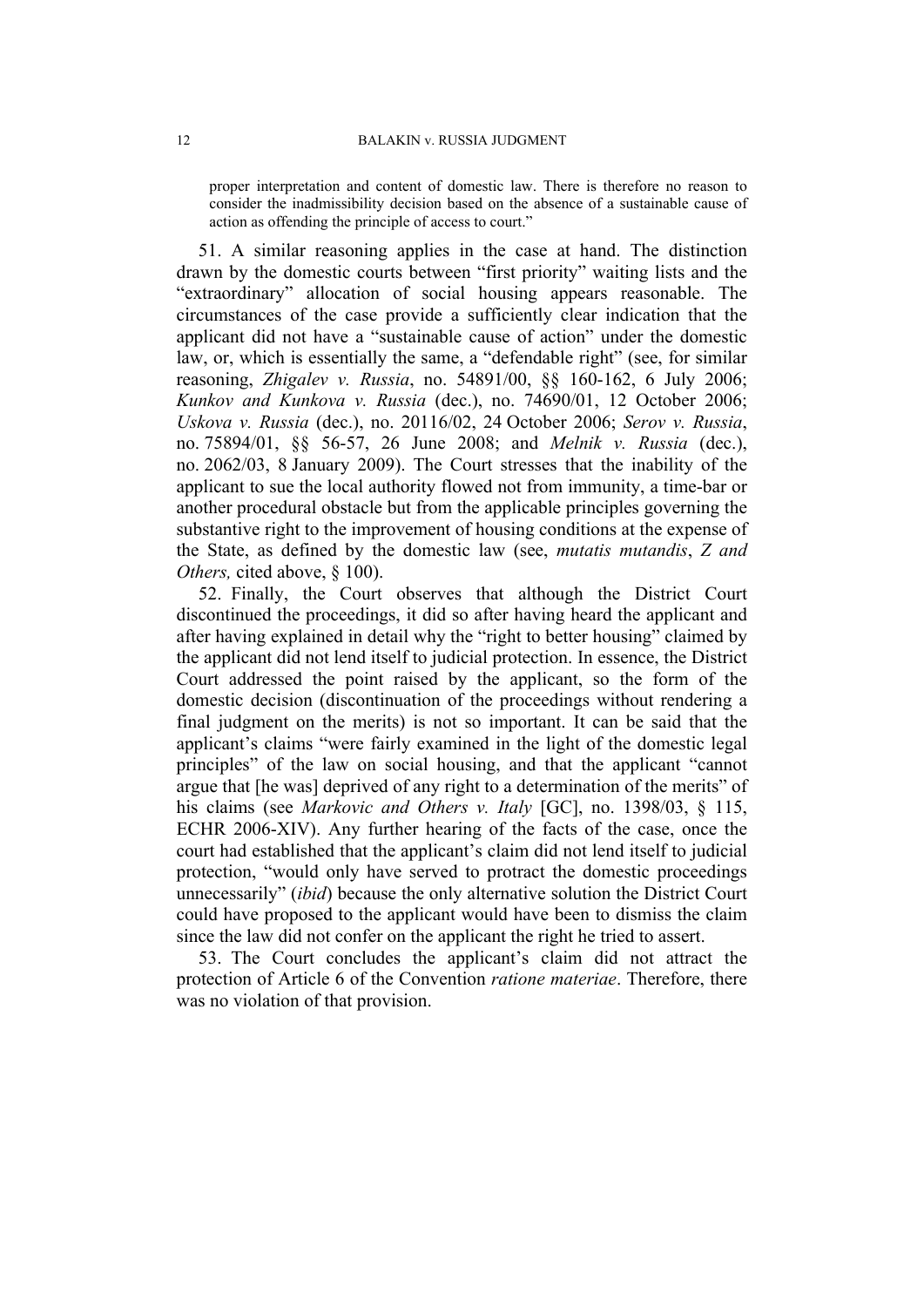## FOR THESE REASONS, THE COURT

- 1. *Declares* unanimously the complaint under Article 6 § 1 concerning access to court admissible and the remainder of the application inadmissible;
- 2. *Holds* by five votes to two that there has been no violation of Article 6 § 1 of the Convention.

Done in English, and notified in writing on 4 July 2013, pursuant to Rule 77 §§ 2 and 3 of the Rules of Court.

Søren Nielsen Isabelle Berro-Lefèvre Registrar President

In accordance with Article 45 § 2 of the Convention and Rule 74 § 2 of the Rules of Court, the separate opinion of Judges Sicilianos and Dedov is annexed to this judgment.

> IBL SN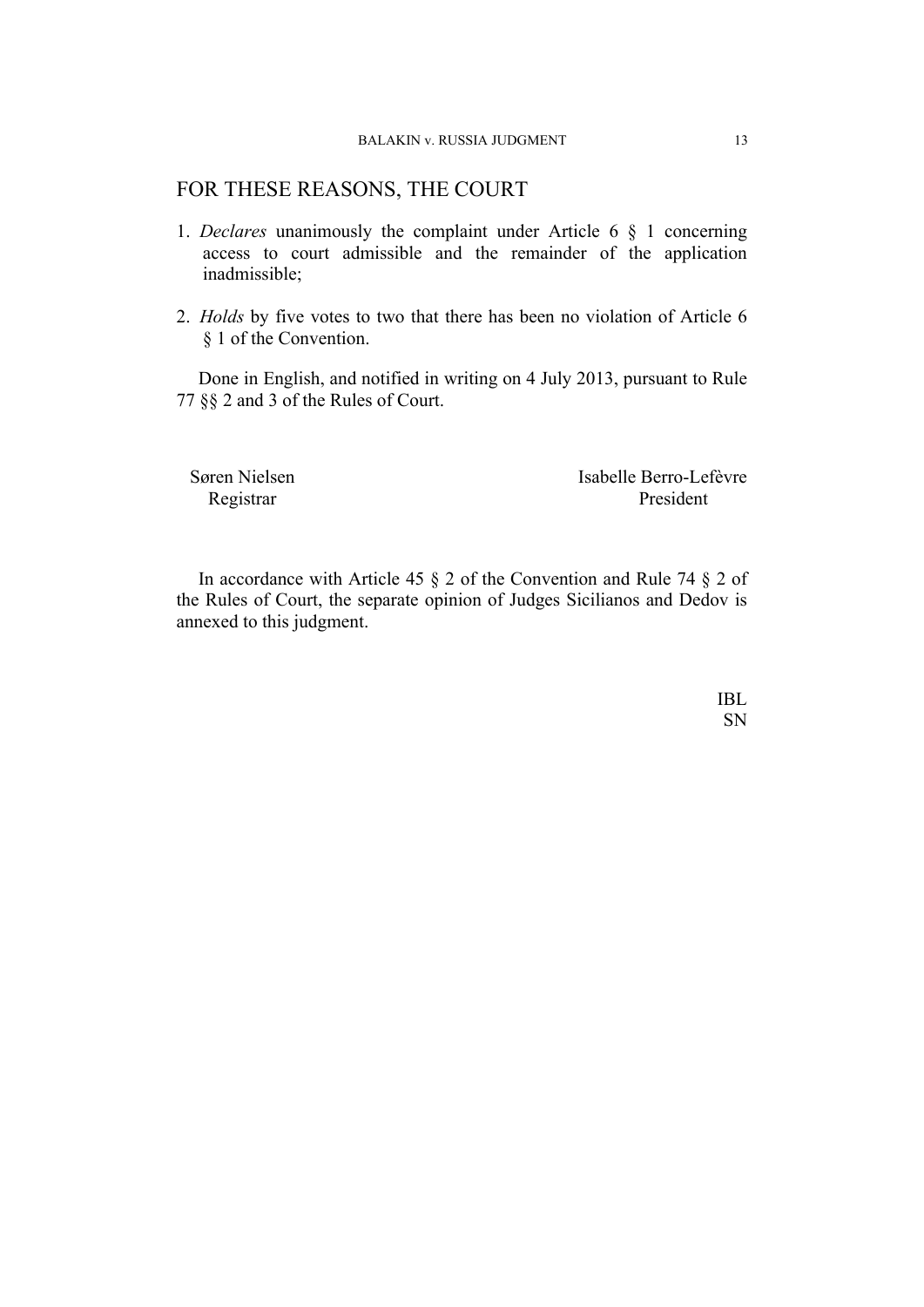## DISSENTING OPINION OF JUDGES SICILIANOS AND DEDOV

1. With all due respect for the position of the majority, we are unable to agree that there was no violation of Article  $6 \nless 1$  of the Convention in this case. In our view, the present case raises an important question of principle concerning the applicability threshold of Article 6.

2. It is clear that at the material time there existed a general undertaking on the part of the State to improve the living conditions of those who resided in sub-standard housing. In most situations, that undertaking was not concrete and, consequently, did not clearly confer an enforceable "right" on the persons concerned. Only certain categories of persons were eligible to receive the housing within a certain time-limit, whereas other persons on the waiting lists had to wait until housing became available (see paragraph 19 under "Relevant domestic law" above).

3. As is rightly observed in the judgment, the Court was not called upon to decide whether the applicant had any substantive entitlement to a larger flat. It is conceivable that the applicant had no such right, or, at least, that this "right" was not enforceable within a specific time-limit. That being said, the question before the Court was not whether the applicant was entitled to a larger flat, but whether the domestic courts had to examine the claim whereby he tried to assert his rights.

4. The Court has repeatedly considered that Article 6 cannot be interpreted as guaranteeing access to court only in respect of well-founded claims. According to well-established case-law, "the dispute over a 'right', which can be said *at least on arguable grounds* to be recognised under domestic law, must be genuine and serious; *it may relate* not only *to the actual existence of a right* but also to its scope and the manner of its exercise" (*Vilho Eskelinen and Others v. Finland*, [GC], no. 63235/00, § 40 ECHR 2007-II (emphasis added). See also *Tre Traktörer AB v. Sweden*, 7 July 1989, § 36, Series A no. 159; *Rolf Gustafson v. Sweden*, 1 July 1997, § 38, *Reports of Judgments and Decisions* 1997-IV; and *Masson and Van Zon v. the Netherlands*, 28 September 1995, § 44, Series A no. 327-A). Furthermore, the Court has noted that "the mere fact that the wording of a legal provision affords an element of discretion does not in itself rule out the existence of a right" (see *Boulois v. Luxembourg*, [GC], no. 37575/04, § 93, ECHR 2012; *Camps v. France* (dec.), no. 42401/98, 23 November 1999; and *Ellès and Others v. Switzerland*, no. 12573/06, § 16, 16 December 2010). In other words, the threshold set by the Court's case-law for the applicability of Article 6 is much lower: in order to attract the protection of this provision the right claimed by the plaintiff must be recognised under the domestic law "at least on arguable grounds". The dispute may concern the very existence of the right in question, precisely as in the present case. The intention is to free the domestic courts from unnecessary work and to relieve them from examining claims which are "frivolous or vexatious or otherwise lacking in foundation" (*Rolf Gustafson*, cited above, § 39).